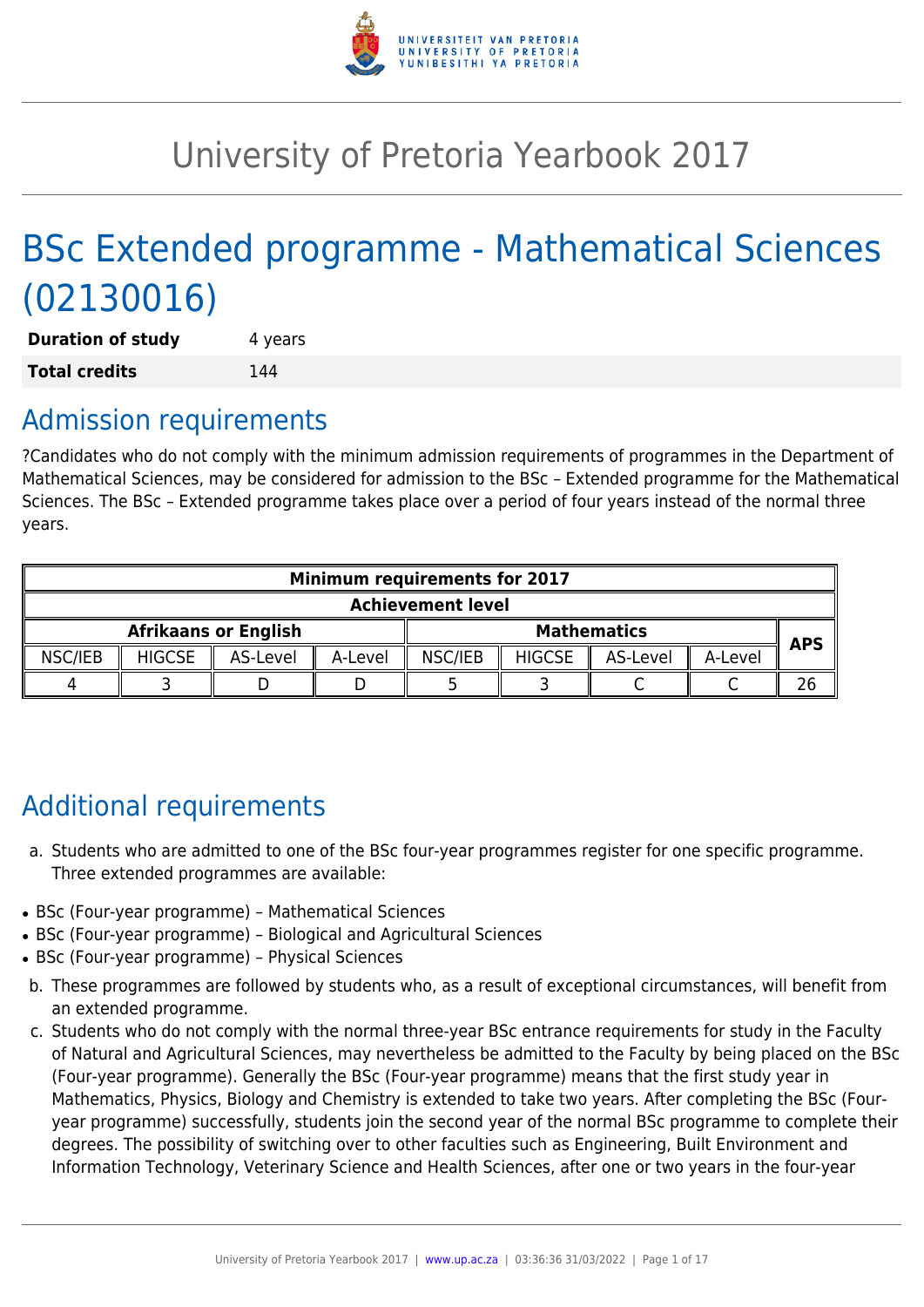

programme, exists. This depends on selection rules and other conditions stipulated by the other faculties.

- d. Students who wish to follow one of the BSc four-year programmes will be subjected to an Institutional Proficiency Test and will be considered for admission by the Admissions Committee. Information in this regard is available at the Client Services Centre.
- e. Applications for admission to the BSc (Four-year programme) should be submitted before 30 September each year. Details are obtainable from the Student Administration at the Faculty of Natural and Agricultural Sciences.
- f. The rules and regulations applicable to the normal study programmes apply mutatis mutandis to the BSc (Four-year programme), with exceptions as indicated in the regulations pertaining to the BSc (Four-year programme). For instance, students placed in the BSc (Four-year programme) must have a National Senior Certificate with admission for degree purposes.
- g. An admissions committee considers applications for the BSc (Four-year programme) annually. Regarding subject choices, admitted students are individually placed on the BSc (Four-year programme) according to their prospective field of study. Students may NOT change this placement without the permission of the Chairperson of the admissions committee.

# Other programme-specific information

The Dean may, on the recommendation of the programme manager, approve deviations with regard to the composition of the study programme.

Please note: Where elective modules are not specified, these may be chosen from any modules appearing in the list of modules.

It remains the student's responsibility to acertain, prior to registration, whether they comply with the prerequisites of the modules they want to register for.

The prerequisites are listed in the alphabetical list of modules.

# Promotion to next study year

#### **Academic promotion requirements**

It is expected of students who register for the first year of the BSc (Four-year programme) to pass all the prescribed modules of the first year.

It is expected of students accepted into the BSc (Four-year programme) to finish a complete corresponding BSc first year within the two years of enrolment in the BSc (Four-year programme). Students who do not show progress during the first semester of the first year will be referred to the Admissions Committee of the Faculty.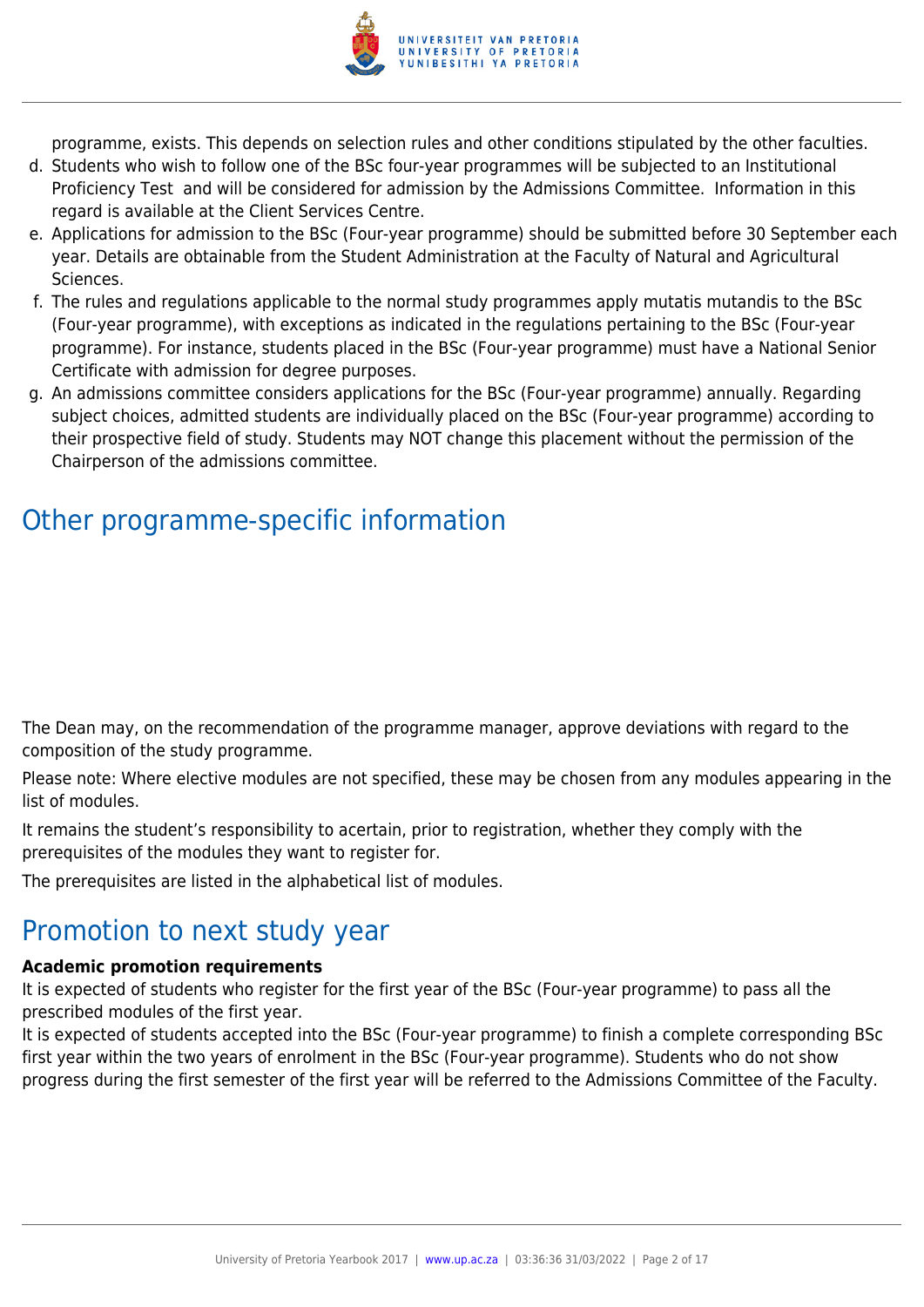

# Curriculum: Year 1

#### **Minimum credits: 88**

#### **Minimum credits:**

Fundamental  $= 24$ 

 $Core = 32$ 

 $Electric = 32$ 

#### **Additional information:**

Students register for either one of the following elective combinations

- First semester PHY133 and CMY133, second semester PHY143 and CMY143
- First semester FRK133 and OBS133, second semester FRK143 and OBS143.

#### **NB Students may register for an extended module only once.**

# **Fundamental modules**

#### **Language, life and study skills 133 (LST 133)**

| <b>Module credits</b>         | 8.00                                                                                                                |
|-------------------------------|---------------------------------------------------------------------------------------------------------------------|
| <b>Service modules</b>        | Faculty of Engineering, Built Environment and Information Technology<br>Faculty of Economic and Management Sciences |
| <b>Prerequisites</b>          | As for BSc Four-year programme and BCom Four-year programme                                                         |
| <b>Contact time</b>           | 4 discussion classes per week, Foundation Course, MAMELODI                                                          |
| <b>Language of tuition</b>    | Module is presented in English                                                                                      |
| <b>Academic organisation</b>  | Natural + Agric Sciences Dean                                                                                       |
| <b>Period of presentation</b> | Semester 1                                                                                                          |

#### **Module content**

In this module students use different information and time management strategies, build academic vocabulary, revise basic grammar concepts and dictionary skills, examine learning styles, memory and note-taking techniques, practise academic reading skills and explore basic research and referencing techniques, learn how to use discourse markers and construct definitions, and are introduced to paragraph writing. The work is set in the context of the students' field of study.

#### **Language, life and study skills 143 (LST 143)**

| <b>Module credits</b>        | 8.00                                                                                                                |
|------------------------------|---------------------------------------------------------------------------------------------------------------------|
| <b>Service modules</b>       | Faculty of Engineering, Built Environment and Information Technology<br>Faculty of Economic and Management Sciences |
| <b>Prerequisites</b>         | LST 133                                                                                                             |
| <b>Contact time</b>          | Foundation Course, 4 discussion classes per week, MAMELODI                                                          |
| <b>Language of tuition</b>   | Module is presented in English                                                                                      |
| <b>Academic organisation</b> | Natural + Agric Sciences Dean                                                                                       |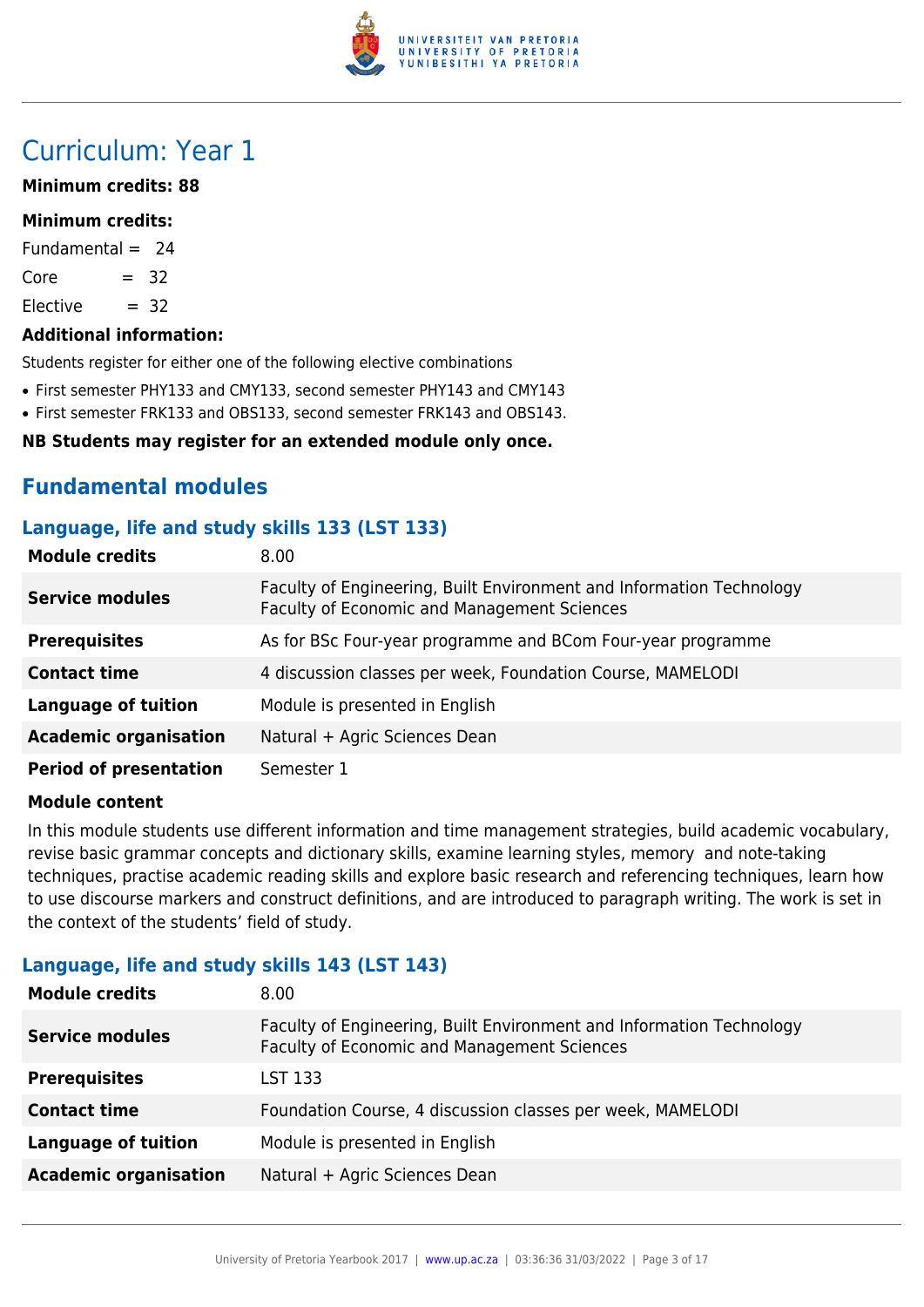

#### **Period of presentation** Semester 2

#### **Module content**

In this module students learn how to interpret and use visual literacy conventions. Students write more advance paragraphs, and also learn how to structure academic writing, how to refine their use of discourse markers and referencing techniques and how to structure their own academic arguments. Students' writing is expected to be rational, clear and concise. As a final assignment all aspects of the LST 133 and LST 143 modules are combined in a research assignment. In this project, students work in writing teams to produce a chapter on a career and to present an oral presentation of aspects of the chapter. The work is set in the context of the students' field of study.

#### **Academic information management 111 (AIM 111)**

| <b>Module credits</b>         | 4.00                                                                                                                                                                                                                                                                                                                    |
|-------------------------------|-------------------------------------------------------------------------------------------------------------------------------------------------------------------------------------------------------------------------------------------------------------------------------------------------------------------------|
| Service modules               | Faculty of Engineering, Built Environment and Information Technology<br><b>Faculty of Education</b><br><b>Faculty of Economic and Management Sciences</b><br><b>Faculty of Humanities</b><br>Faculty of Law<br><b>Faculty of Health Sciences</b><br>Faculty of Natural and Agricultural Sciences<br>Faculty of Theology |
| <b>Prerequisites</b>          | No prerequisites.                                                                                                                                                                                                                                                                                                       |
| <b>Contact time</b>           | MAMELODI, 2 lectures per week                                                                                                                                                                                                                                                                                           |
| <b>Language of tuition</b>    | Separate classes for Afrikaans and English                                                                                                                                                                                                                                                                              |
| <b>Academic organisation</b>  | <b>Information Science</b>                                                                                                                                                                                                                                                                                              |
| <b>Period of presentation</b> | Semester 1                                                                                                                                                                                                                                                                                                              |

#### **Module content**

Find, evaluate, process, manage and present information resources for academic purposes using appropriate technology.

#### **Academic information management 121 (AIM 121)**

| <b>Module credits</b>  | 4.00                                                                                                                                                                                                                                                                                                                                                            |
|------------------------|-----------------------------------------------------------------------------------------------------------------------------------------------------------------------------------------------------------------------------------------------------------------------------------------------------------------------------------------------------------------|
| <b>Service modules</b> | Faculty of Engineering, Built Environment and Information Technology<br><b>Faculty of Education</b><br><b>Faculty of Economic and Management Sciences</b><br><b>Faculty of Humanities</b><br>Faculty of Law<br><b>Faculty of Health Sciences</b><br>Faculty of Natural and Agricultural Sciences<br>Faculty of Theology<br><b>Faculty of Veterinary Science</b> |
| <b>Prerequisites</b>   | No prerequisites.                                                                                                                                                                                                                                                                                                                                               |
| <b>Contact time</b>    | 2 lectures per week, MAMELODI                                                                                                                                                                                                                                                                                                                                   |
|                        |                                                                                                                                                                                                                                                                                                                                                                 |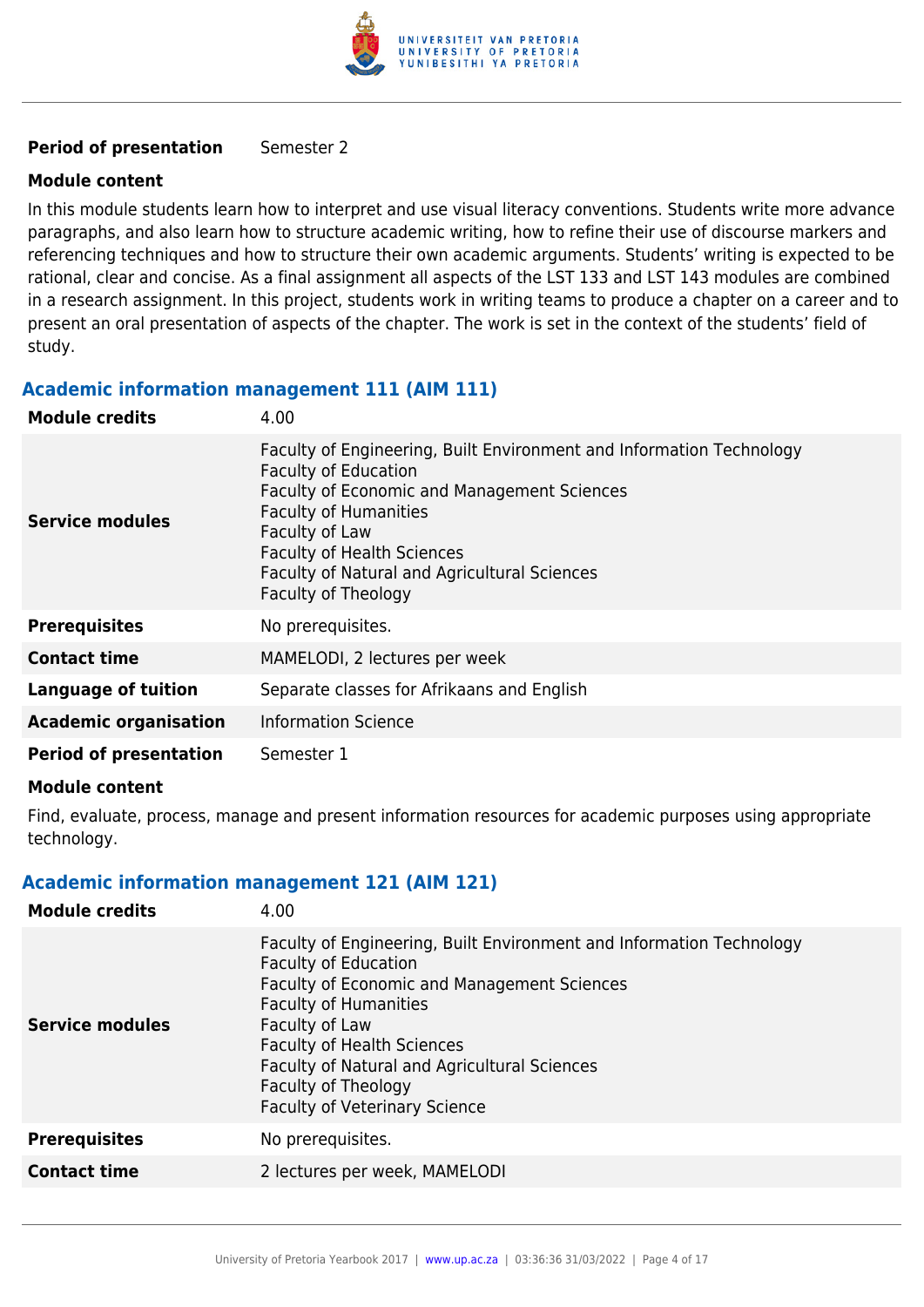

| <b>Language of tuition</b>    | Separate classes for Afrikaans and English |
|-------------------------------|--------------------------------------------|
| <b>Academic organisation</b>  | <b>Informatics</b>                         |
| <b>Period of presentation</b> | Semester 2                                 |

Apply effective search strategies in different technological environments. Demonstrate the ethical and fair use of information resources. Integrate 21st-century communications into the management of academic information.

### **Academic orientation 120 (UPO 120)**

| <b>Module credits</b>         | 0.00                                       |
|-------------------------------|--------------------------------------------|
| Language of tuition           | Afrikaans and English is used in one class |
| <b>Academic organisation</b>  | Humanities Dean's Office                   |
| <b>Period of presentation</b> | Year                                       |

# **Core modules**

### **Precalculus 133 (WTW 133)**

| <b>Module credits</b>         | 8.00                                                                                                                                                                                    |
|-------------------------------|-----------------------------------------------------------------------------------------------------------------------------------------------------------------------------------------|
| <b>Service modules</b>        | Faculty of Engineering, Built Environment and Information Technology<br><b>Faculty of Education</b><br>Faculty of Economic and Management Sciences<br><b>Faculty of Health Sciences</b> |
| <b>Prerequisites</b>          | BSc and BCom students: At least 3 (40-49%) in Mathematics in the Grade 12<br>examination and must be taken concurrently with WTW133                                                     |
| <b>Contact time</b>           | 3 lectures per week, Foundation Course, MAMELODI, 1 practical per week                                                                                                                  |
| <b>Language of tuition</b>    | Module is presented in English                                                                                                                                                          |
| <b>Academic organisation</b>  | Mathematics and Applied Maths                                                                                                                                                           |
| <b>Period of presentation</b> | Semester 1                                                                                                                                                                              |

#### **Module content**

Real numbers, elementary set notation, exponents and radicals. Algebraic expressions, fractional expressions, linear and quadratic equations, inequalities. Coordinate geometry: lines, circles. Functions: definition, notation, piecewise defined functions, domain and range, graphs, transformations of functions, symmetry, even and odd functions, combining functions, one-to-one functions and inverses, polynomial functions and zeros. Sequences, summation notation, arithmetic, geometric sequences, infinite geometric series, annuities and instalments. Degrees and radians, unit circle, trigonometric functions, fundamental identities, trigonometric graphs, trigonometric identities, double-angle, half-angle formulae, trigonometric equations, applications.

This module is only offered in English at the Mamelodi Campus for the BSc Extended programme. At the Hatfield and Groenkloof campuses it is offered in English and Afrikaans.

#### **Calculus 143 (WTW 143)**

**Module credits** 8.00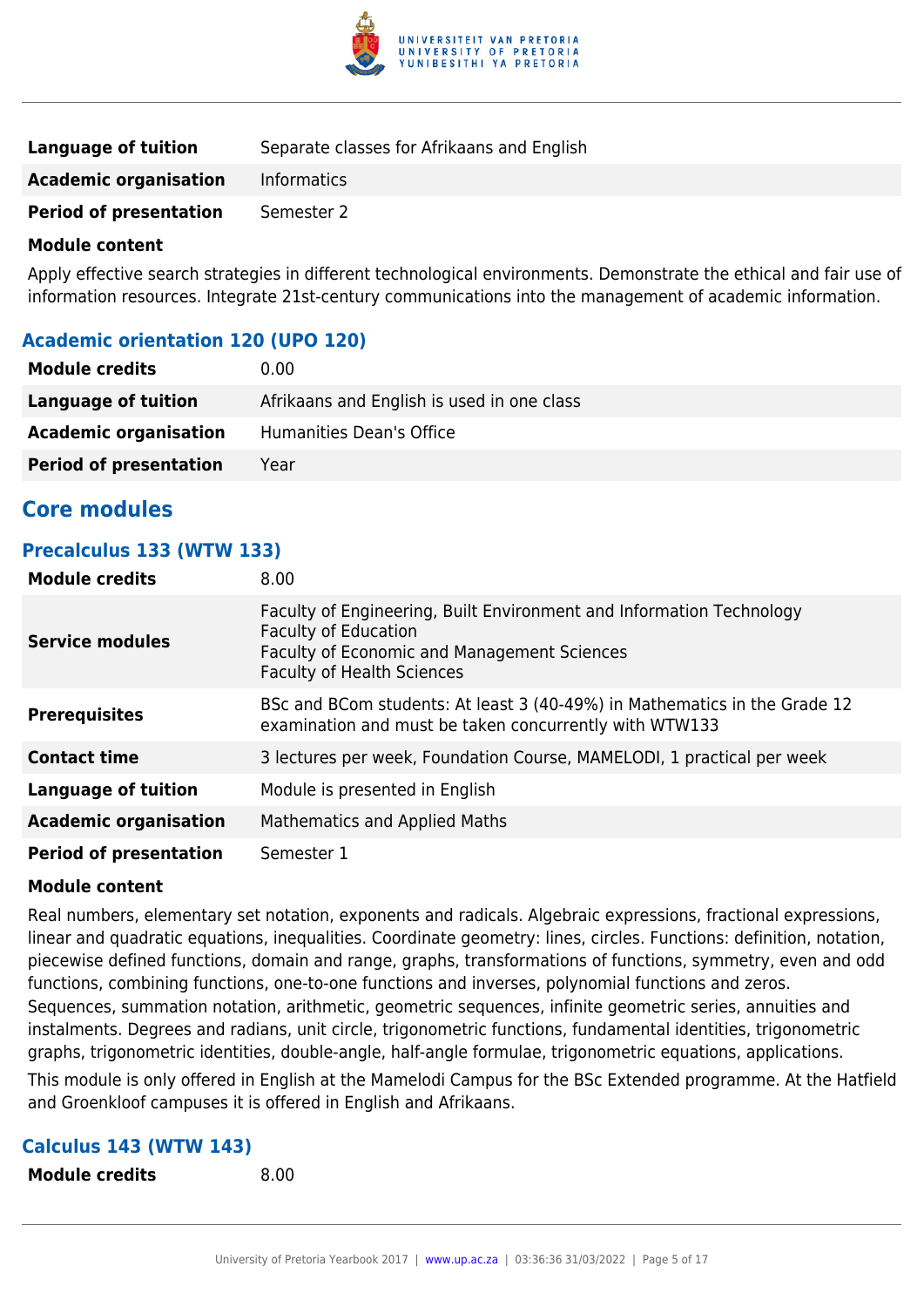

| <b>Service modules</b>        | Faculty of Engineering, Built Environment and Information Technology<br><b>Faculty of Education</b><br><b>Faculty of Economic and Management Sciences</b><br><b>Faculty of Health Sciences</b> |
|-------------------------------|------------------------------------------------------------------------------------------------------------------------------------------------------------------------------------------------|
| <b>Prerequisites</b>          | BSc and BCom students: WTW 133 and WST133 and must be taken concurrently<br>with WTW143                                                                                                        |
| <b>Contact time</b>           | Foundation Course, MAMELODI, 1 tutorial per week, 3 lectures per week                                                                                                                          |
| <b>Language of tuition</b>    | Module is presented in English                                                                                                                                                                 |
| <b>Academic organisation</b>  | <b>Mathematics and Applied Maths</b>                                                                                                                                                           |
| <b>Period of presentation</b> | Semester 2                                                                                                                                                                                     |

Functions: exponential and logarithmic functions, natural exponential and logarithmic functions, exponential and logarithmic laws, exponential and logarithmic equations, compound interest. Limits: concept of a limit, finding limits numerically and graphically, finding limits algebraically, limit laws without proofs, squeeze theorem without proof, one-sided limits, infinite limits, limits at infinity, vertical, horizontal and slant asymptotes, substitution rule, continuity, laws for continuity without proofs. Differentiation: average and instantaneous change, definition of derivative, differentiation rules without proofs, derivatives of polynomials, chain rule for differentiation, derivatives of trigonometric, exponential and logarithmic functions, applications of differentiation: extreme values, critical numbers, monotone functions, first derivative test, optimisation.

# **Mathematical statistics 133 (WST 133)**

| <b>Module credits</b>         | 8.00                                                                                                                                       |
|-------------------------------|--------------------------------------------------------------------------------------------------------------------------------------------|
| <b>Service modules</b>        | <b>Faculty of Natural and Agricultural Sciences</b>                                                                                        |
| <b>Prerequisites</b>          | At least 4 (50-59%) in Mathematics in the Grade 12 examination; BSc and BCom<br>numeric stream students must be take WTW 133 concurrently. |
| <b>Contact time</b>           | 4 lectures per week, 2 tutorials per week, MAMELODI, Foundation Course, 1<br>practical per week                                            |
| <b>Language of tuition</b>    | Module is presented in English                                                                                                             |
| <b>Academic organisation</b>  | <b>Statistics</b>                                                                                                                          |
| <b>Period of presentation</b> | Semester 1                                                                                                                                 |

#### **Module content**

Descriptive statistics – Univariate:

The role of Statistics, various types of data. Sampling, probability and non-probability sampling techniques and the collection of data. Frequency, relative and cumulative distributions and graphical representations. Additional concepts relating to data processing: sigma notation, factorial notation. Descriptive measures of location,dispersion and symmetry. Exploratory data analysis. Probability:

Introductory probability theory and applications. Set theory and probability laws. Introduction to random variables. Assigning probabilities, probability distributions, expected value and variance in general. Specific discrete probability distributions (Uniform, Binomial). Report writing and presentation. Identification, use, evaluation and interpretation of statistical computer packages and statistical techniques.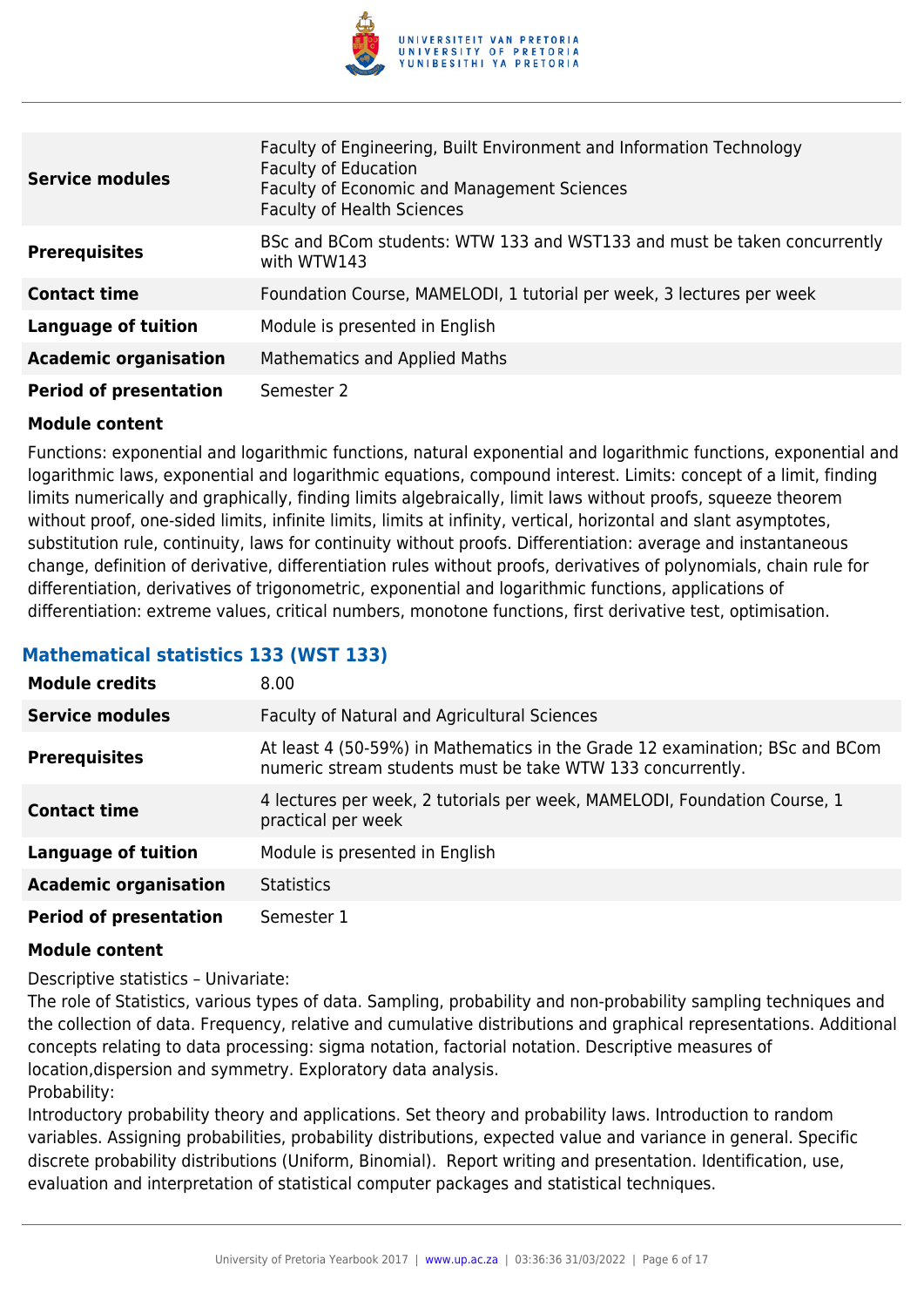

# **Mathematical statistics 143 (WST 143)**

| <b>Module credits</b>         | 8.00                                                                                               |
|-------------------------------|----------------------------------------------------------------------------------------------------|
| <b>Service modules</b>        | Faculty of Natural and Agricultural Sciences                                                       |
| <b>Prerequisites</b>          | BSc and BCom numeric students: WST 133 and WTW 133 and must be taken<br>concurrently with WTW 143. |
| <b>Contact time</b>           | Foundation Course, 1 practical per week, 4 lectures per week, MAMELODI, 2<br>tutorials per week    |
| <b>Language of tuition</b>    | Module is presented in English                                                                     |
| <b>Academic organisation</b>  | <b>Statistics</b>                                                                                  |
| <b>Period of presentation</b> | Semester 2                                                                                         |

#### **Module content**

Probability and inference:

Probability theory and theoretical distributions for continuous random variables (Uniform, Normal and t). Sampling distributions (means and proportions). Estimation theory and hypothesis testing of sampling averages and proportions (one- and two-sample cases).

Optimisation techniques with economic applications:

Applications of differentiation in statistic and economic related problems. Integration. Applications of integration in statistic and economic related problems. Systems of equations in equilibrium. The area under a curve and applications of definite integrals in Statistics and Economics. Report writing and presentation. Identification, use, evaluation and interpretation of statistical computer packages and statistical techniques.

# **Elective modules**

# **Chemistry 133 (CMY 133)**

| <b>Module credits</b>         | 8.00                                                                                                       |
|-------------------------------|------------------------------------------------------------------------------------------------------------|
| <b>Service modules</b>        | Faculty of Engineering, Built Environment and Information Technology<br><b>Faculty of Education</b>        |
| <b>Prerequisites</b>          | As for BSc Four-year programme                                                                             |
| <b>Contact time</b>           | Foundation Course, Fortnightly practicals, 3 discussion classes per week, 2<br>lectures per week, MAMELODI |
| Language of tuition           | Separate classes for Afrikaans and English                                                                 |
| <b>Academic organisation</b>  | Chemistry                                                                                                  |
| <b>Period of presentation</b> | Semester 1                                                                                                 |

#### **Module content**

The field of Chemistry – an overview; Mathematics in Chemistry; atomic theory: historical overview; atoms, molecules and ions; relative atomic mass; electronic structure of atoms; the periodic table; periodicity; chemical bonding.

# **Chemistry 143 (CMY 143)**

**Module credits** 8.00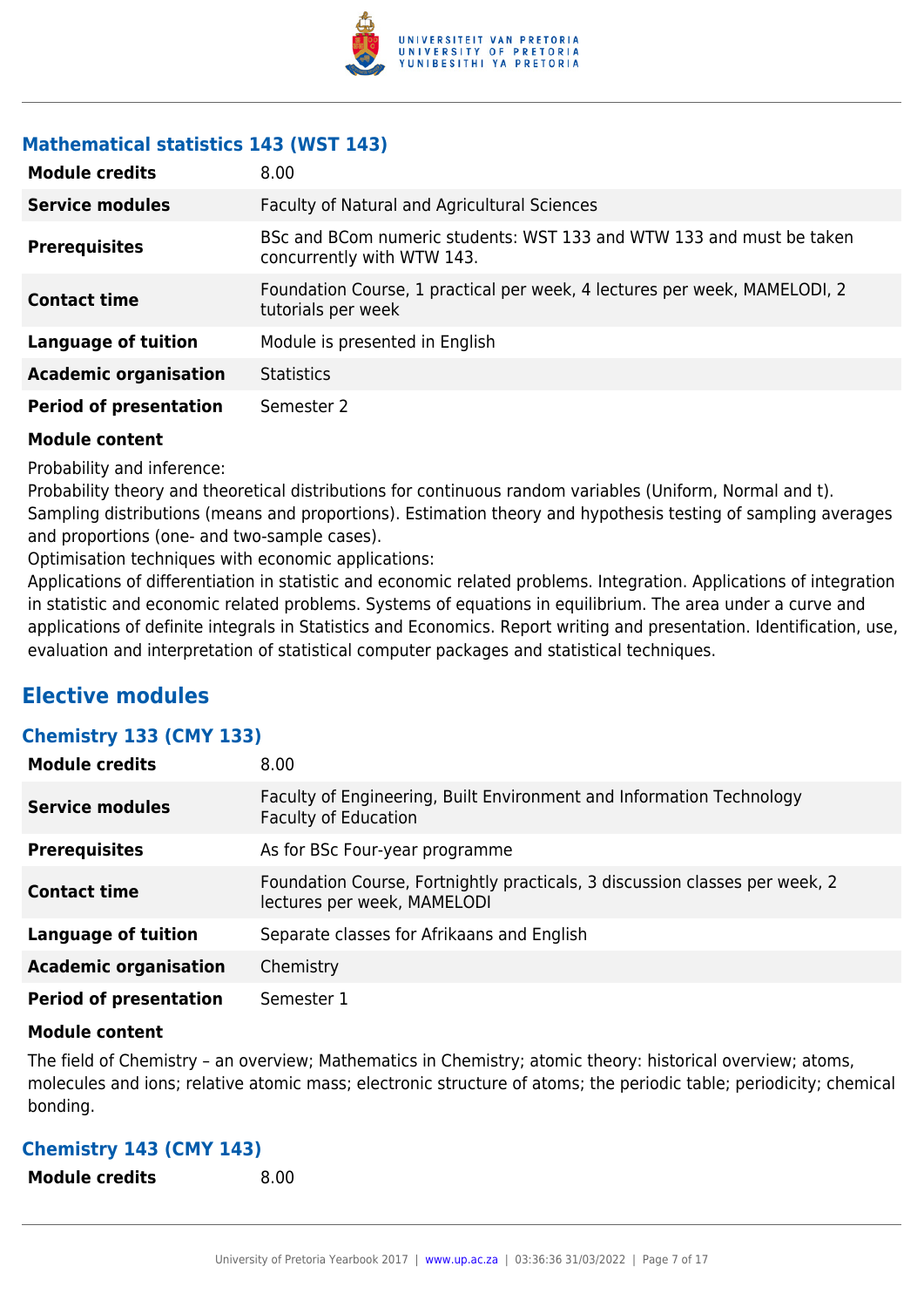

| <b>Service modules</b>        | Faculty of Engineering, Built Environment and Information Technology<br><b>Faculty of Education</b>        |
|-------------------------------|------------------------------------------------------------------------------------------------------------|
| <b>Prerequisites</b>          | <b>CMY 133</b>                                                                                             |
| <b>Contact time</b>           | 2 lectures per week, MAMELODI, 3 discussion classes per week, Foundation<br>Course, Fortnightly practicals |
| <b>Language of tuition</b>    | Separate classes for Afrikaans and English                                                                 |
| <b>Academic organisation</b>  | Chemistry                                                                                                  |
| <b>Period of presentation</b> | Semester 1                                                                                                 |

Bonding and molecular geometry: VSEPR theory; bonding and organic compounds (structural formulas, classification and nomenclature); matter and its properties; mole concept; reaction stoichiometry; reactions in aqueous solutions: precipitation, acid base and redox.

# **Physics 133 (PHY 133)**

| <b>Module credits</b>         | 8.00                                                                                                      |
|-------------------------------|-----------------------------------------------------------------------------------------------------------|
| <b>Service modules</b>        | Faculty of Engineering, Built Environment and Information Technology<br><b>Faculty of Education</b>       |
| <b>Prerequisites</b>          | As for BSc Four-year programme                                                                            |
| <b>Contact time</b>           | MAMELODI, 2 practicals per week, 2 lectures per week, Foundation Course, 2<br>discussion classes per week |
| Language of tuition           | Module is presented in English                                                                            |
| <b>Academic organisation</b>  | Physics                                                                                                   |
| <b>Period of presentation</b> | Semester 1                                                                                                |

#### **Module content**

Heat: temperature and scales, work, energy and heat, calorimetry, specific heat, expansion, heat transfer. Measurements: SI-units, measuring error and uncertainty, (graphs), significant figures, mathematical modelling.One-dimensional kinematics. Geometrical optics: reflection, refraction, dispersion, mirrors, thin lenses.

# **Physics 143 (PHY 143)**

| <b>Module credits</b>         | 8.00                                                                                                      |
|-------------------------------|-----------------------------------------------------------------------------------------------------------|
| <b>Service modules</b>        | Faculty of Engineering, Built Environment and Information Technology<br><b>Faculty of Education</b>       |
| <b>Prerequisites</b>          | <b>PHY 133</b>                                                                                            |
| <b>Contact time</b>           | Foundation Course, 2 practicals per week, 2 discussion classes per week, 2<br>lectures per week, MAMELODI |
| Language of tuition           | Module is presented in English                                                                            |
| <b>Academic organisation</b>  | Physics                                                                                                   |
| <b>Period of presentation</b> | Semester 2                                                                                                |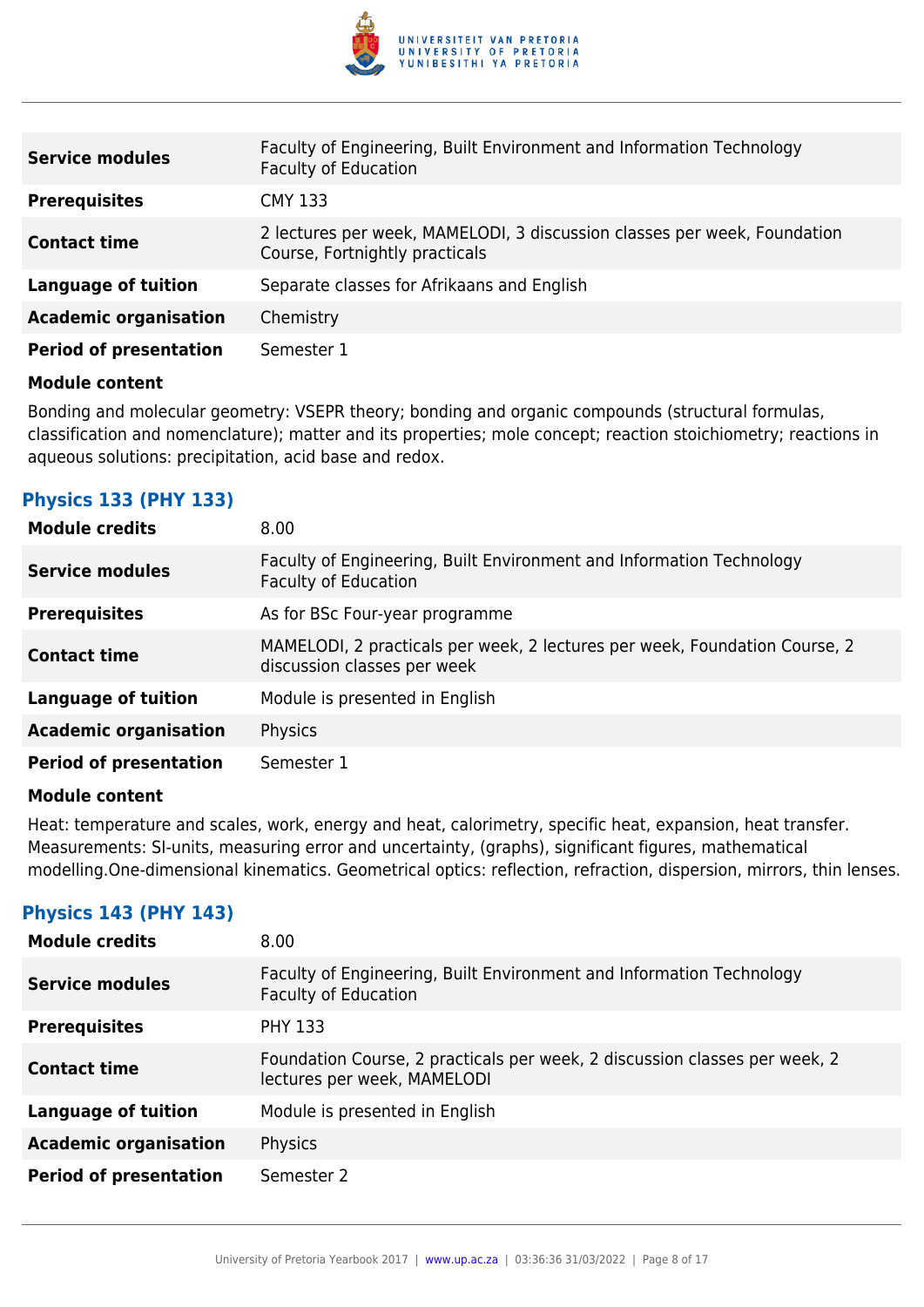

Vectors. Kinematics of a point: relative motion, projectile, circular motion. Dynamics: Newton's laws, friction. Work: point masses, ideal gas law, springs, power. Energy: kinetic energy, potential energy, conservative forces, spring, conservation of mechanical energy. Hydrostatics and dynamics: density, pressure, Archimedes' law, continuity, Bernouli.

### **Financial accounting 133 (FRK 133)**

| <b>Module credits</b>         | 8.00                                             |
|-------------------------------|--------------------------------------------------|
| <b>Service modules</b>        | Faculty of Natural and Agricultural Sciences     |
| <b>Prerequisites</b>          | Only available to the BCom Four-year programme   |
| <b>Contact time</b>           | MAMELODI, Foundation Course, 4 lectures per week |
| <b>Language of tuition</b>    | Module is presented in English                   |
| <b>Academic organisation</b>  | Accounting                                       |
| <b>Period of presentation</b> | Semester 1                                       |

#### **Module content**

The nature and function of accounting; the development of accounting; financial position; financial performance; flow of documents; the recording process; processing of accounting data; treatment of VAT; elementary statement of comprehensive income (income statement) and statement of financial position (balance sheet).

## **Financial accounting 143 (FRK 143)**

| <b>Module credits</b>         | 8.00                                                    |
|-------------------------------|---------------------------------------------------------|
| <b>Service modules</b>        | Faculty of Natural and Agricultural Sciences            |
| <b>Prerequisites</b>          | FRK 133; Only available to the BCom Four-year programme |
| <b>Contact time</b>           | Foundation Course, 4 lectures per week, MAMELODI        |
| <b>Language of tuition</b>    | Module is presented in English                          |
| <b>Academic organisation</b>  | Accounting                                              |
| <b>Period of presentation</b> | Semester 2                                              |

#### **Module content**

Accounting systems; introduction to internal control and internal control measures; bank reconciliations; control accounts; adjustments; preparing the financial statements of a sole proprietorship; the accounting framework.

#### **Business management 133 (OBS 133)**

| <b>Module credits</b>        | 8.00                                                                |
|------------------------------|---------------------------------------------------------------------|
| <b>Prerequisites</b>         | Only available to BCom (Four-year programme) students               |
| <b>Contact time</b>          | Foundation Course, 3 lectures per week, 1 discussion class per week |
| <b>Language of tuition</b>   | Module is presented in English                                      |
| <b>Academic organisation</b> | <b>Business Management</b>                                          |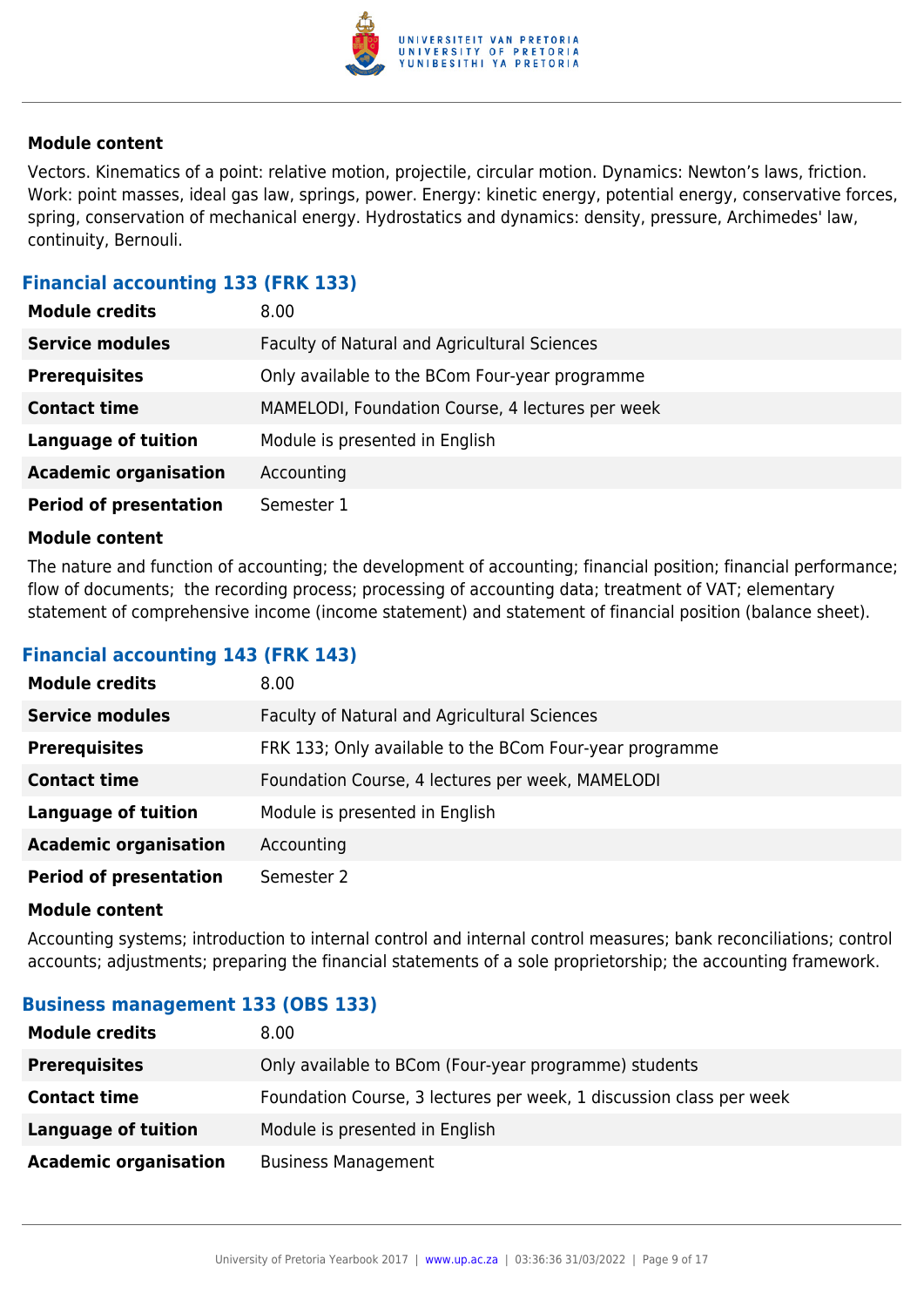

#### **Period of presentation** Semester 1

#### **Module content**

Introduction to Business Management as a science, the environment in which the enterprise operates, the field of business, the mission and goals of an enterprise, management and entrepreneurship. The choice of a form of enterprise, the choice of products and/or services, profit and cost planning for different sizes of operating units, the choice of location, the nature of production processes and the layout of the plant or operating unit.

#### **Business management 143 (OBS 143)**

| <b>Module credits</b>         | 8.00                                                                |
|-------------------------------|---------------------------------------------------------------------|
| <b>Prerequisites</b>          | OBS 133; Only available to BCom (Four-year programme) students      |
| <b>Contact time</b>           | Foundation Course, 3 lectures per week, 1 discussion class per week |
| <b>Language of tuition</b>    | Module is presented in English                                      |
| <b>Academic organisation</b>  | <b>Business Management</b>                                          |
| <b>Period of presentation</b> | Semester 2                                                          |
|                               |                                                                     |

#### **Module content**

Introduction to and overview of general management, especially regarding the five management tasks, strategic management, contemporary developments and management issues, financial management, marketing, public relations. (Note: For marketing students, marketing is replaced by financial management, and public relations by small business management.)

Introduction to and overview of the value chain model, management of the input,

management of the purchasing function, management of the transformation process with specific reference to production and operations management, human resources management, and information management; corporate governance and black economic empowerment (BEE).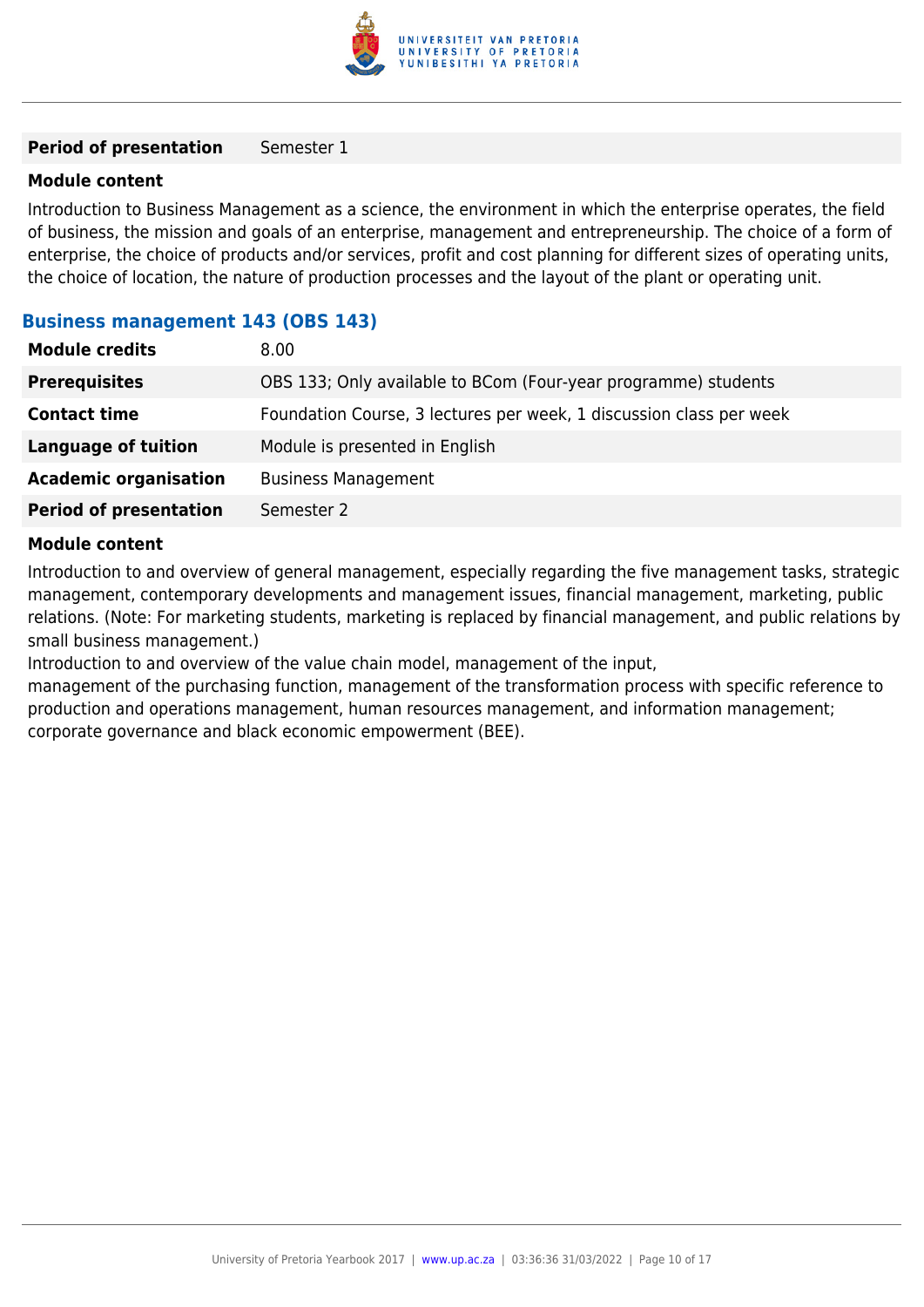

# Curriculum: Year 2

#### **Minimum credits: 28**

#### **Minimum credits:**

 $Core = 16$ 

 $E$ lective  $=$  According to BSc programme of choice

**Additional information:**

#### **Possible third semester electives:** CMY 154, PHY 153

#### **NB Students may register for an extended module only once.**

With regard to the rest of the third-semester modules(second year, first semester) and the second-semester, prescribed modules must be selected from the normal BSc programme of the student's choice.

#### **Equivelent modules:**

Chemistry extended modules: CMY 133, CMY 143 and CMY 154: Equivelent to BSc module CMY 117 Physics extended modules: PHY 133, PHY 143 and PHY 153: Equivelent to BSc module PHY 114 Mathematics extended modules: WTW 133, WTW 143 and WTW 153: Equivelent to BSc module WTW 114 Mathematical Statistics extended modules: WST 133, WST 143 and WST 153: Equivelent to BSc module WST 111

# **Core modules**

#### **Calculus 153 (WTW 153)**

| <b>Module credits</b>         | 8.00                                                                                                |
|-------------------------------|-----------------------------------------------------------------------------------------------------|
| <b>Service modules</b>        | Faculty of Engineering, Built Environment and Information Technology<br><b>Faculty of Education</b> |
| <b>Prerequisites</b>          | <b>WTW 143</b>                                                                                      |
| <b>Contact time</b>           | Foundation Course, 1 tutorial per week, 3 lectures per week                                         |
| <b>Language of tuition</b>    | Module is presented in English                                                                      |
| <b>Academic organisation</b>  | Mathematics and Applied Maths                                                                       |
| <b>Period of presentation</b> | Semester 1                                                                                          |

#### **Module content**

Differential calculus of a single variable with proofs and applications. The mean value theorem, the rule of L'Hospital. Upper and lower sums, definite and indefinite integrals, the Fundamental theorem of Calculus, the mean value theorem for integrals, integration techniques, with some proofs.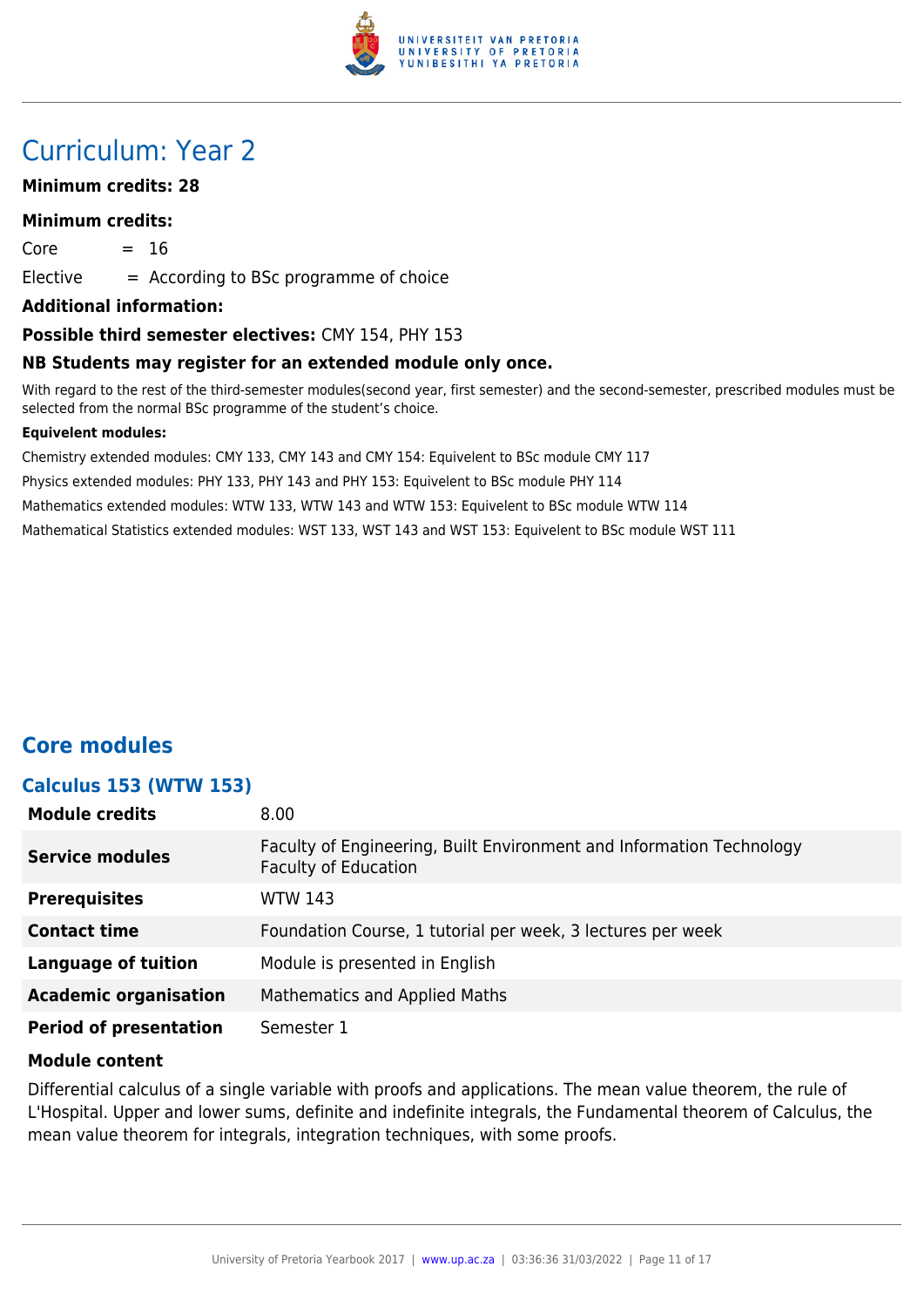

# **Mathematical statistics 153 (WST 153)**

| <b>Module credits</b>         | 8.00                                                                                                                                                                       |
|-------------------------------|----------------------------------------------------------------------------------------------------------------------------------------------------------------------------|
| <b>Service modules</b>        | Faculty of Engineering, Built Environment and Information Technology<br>Faculty of Economic and Management Sciences<br><b>Faculty of Natural and Agricultural Sciences</b> |
| <b>Prerequisites</b>          | WST 133 and WST143 and WTW 143. Must be taken concurrently with WTW 153.                                                                                                   |
| <b>Contact time</b>           | 4 lectures per week, 1 practical per week, Foundation Course, 2 tutorials per<br>week                                                                                      |
| Language of tuition           | Module is presented in English                                                                                                                                             |
| <b>Academic organisation</b>  | <b>Statistics</b>                                                                                                                                                          |
| <b>Period of presentation</b> | Semester 1                                                                                                                                                                 |

#### **Module content**

Probability distributions:

Introductory distribution theory and special statistical distributions (Binomial, Geometric, Hypergeometric, Poisson, Uniform, Normal, Gamma). Generating functions and moments. Bivariate probability distributions. Identification, use, evaluation and interpretation of statistical computer packages and statistical techniques.

# **Elective modules**

#### **Chemistry 154 (CMY 154)**

| <b>Module credits</b>         | 8.00                                                                                                |
|-------------------------------|-----------------------------------------------------------------------------------------------------|
| <b>Service modules</b>        | Faculty of Engineering, Built Environment and Information Technology<br><b>Faculty of Education</b> |
| <b>Prerequisites</b>          | CMY 133 and CMY 143                                                                                 |
| <b>Contact time</b>           | 3 lectures per week, 2 tutorials per week, fortnightly practicals, Foundation<br>Course             |
| <b>Language of tuition</b>    | Module is presented in English                                                                      |
| <b>Academic organisation</b>  | Chemistry                                                                                           |
| <b>Period of presentation</b> | Semester 1                                                                                          |

#### **Module content**

Principles of reactivity: energy and chemical reactions. Physical behaviour of gasses, liquids, solids and solutions and the role of intermolecular forces. Rate of reactions: Introduction to Chemical kinetics. Introduction to chemical equilibrium. Introduction to organic chemistry: hybridisation, isomers (structural, geometrical and conformational), additions reactions and reaction mechanisms.

# **Program design: Introduction 110 (COS 110)**

| <b>Module credits</b>  | 16.00                                                                                                                                                                      |
|------------------------|----------------------------------------------------------------------------------------------------------------------------------------------------------------------------|
| <b>Service modules</b> | Faculty of Engineering, Built Environment and Information Technology<br>Faculty of Economic and Management Sciences<br><b>Faculty of Natural and Agricultural Sciences</b> |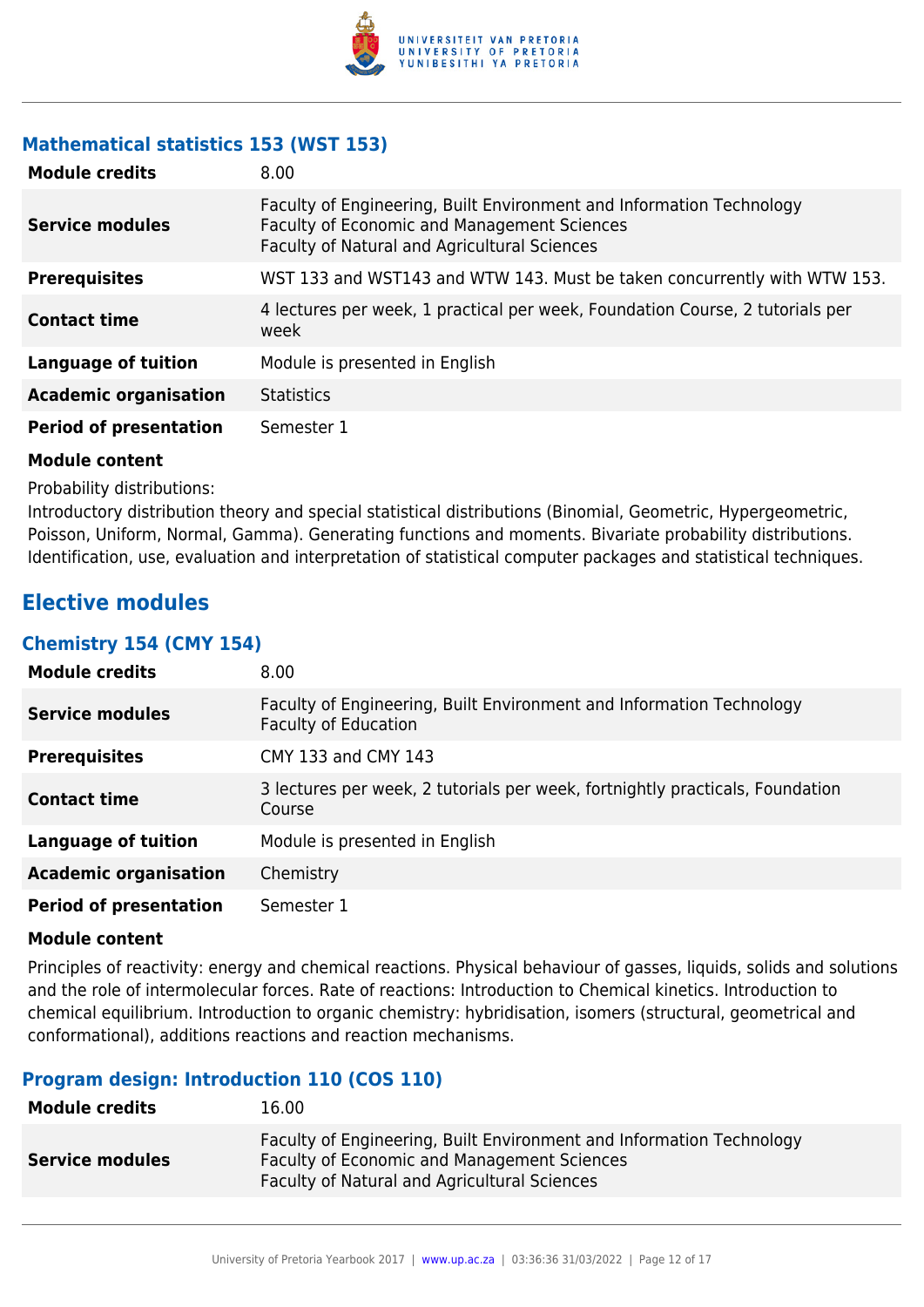

| <b>Prerequisites</b>          | COS 132, COS 151 and Maths level 5                             |
|-------------------------------|----------------------------------------------------------------|
| <b>Contact time</b>           | 1 tutorial per week, 1 practical per week, 3 lectures per week |
| Language of tuition           | Separate classes for Afrikaans and English                     |
| <b>Academic organisation</b>  | <b>Computer Science</b>                                        |
| <b>Period of presentation</b> | Semester 2                                                     |

The focus is on object-oriented (OO) programming. Concepts including inheritance and multiple inheritance, polymorphism, operator overloading, memory management (static and dynamic binding), interfaces, encapsulation, reuse, etc. will be covered in the module. The module teaches sound program design with the emphasis on modular code, leading to well structured, robust and documented programs. A modern OO programming language is used as the vehicle to develop these skills. The module will introduce the student to basic data structures, lists, stacks and queues.

### **Economics 113 (EKN 113)**

| <b>Module credits</b>         | 15.00                                        |
|-------------------------------|----------------------------------------------|
| <b>Service modules</b>        | Faculty of Natural and Agricultural Sciences |
| <b>Prerequisites</b>          | Reg. 1.2 (e)                                 |
| <b>Contact time</b>           | 3 lectures per week                          |
| <b>Language of tuition</b>    | Separate classes for Afrikaans and English   |
| <b>Academic organisation</b>  | Economics                                    |
| <b>Period of presentation</b> | Semester 1                                   |

#### **Module content**

Introduction to economics and principles of microeconomics

The scope of economics; the basic theory of demand and supply; price, income and cross elasticity of demand; consumer utility, the utility function and case studies in terms of the utility function; the theory of the firm in the short and long run; market structures, namely the perfect market, monopoly, oligopoly and monopolistic competition; public sector finances; microeconomics versus macroeconomics and economic statistics.

#### **Economics 123 (EKN 123)**

| <b>Module credits</b>         | 15.00                                        |
|-------------------------------|----------------------------------------------|
| <b>Service modules</b>        | Faculty of Natural and Agricultural Sciences |
| <b>Prerequisites</b>          | Reg. 1.2 (e); EKN 113 GS                     |
| <b>Contact time</b>           | 3 lectures per week                          |
| <b>Language of tuition</b>    | Separate classes for Afrikaans and English   |
| <b>Academic organisation</b>  | Economics                                    |
| <b>Period of presentation</b> | Semester 2                                   |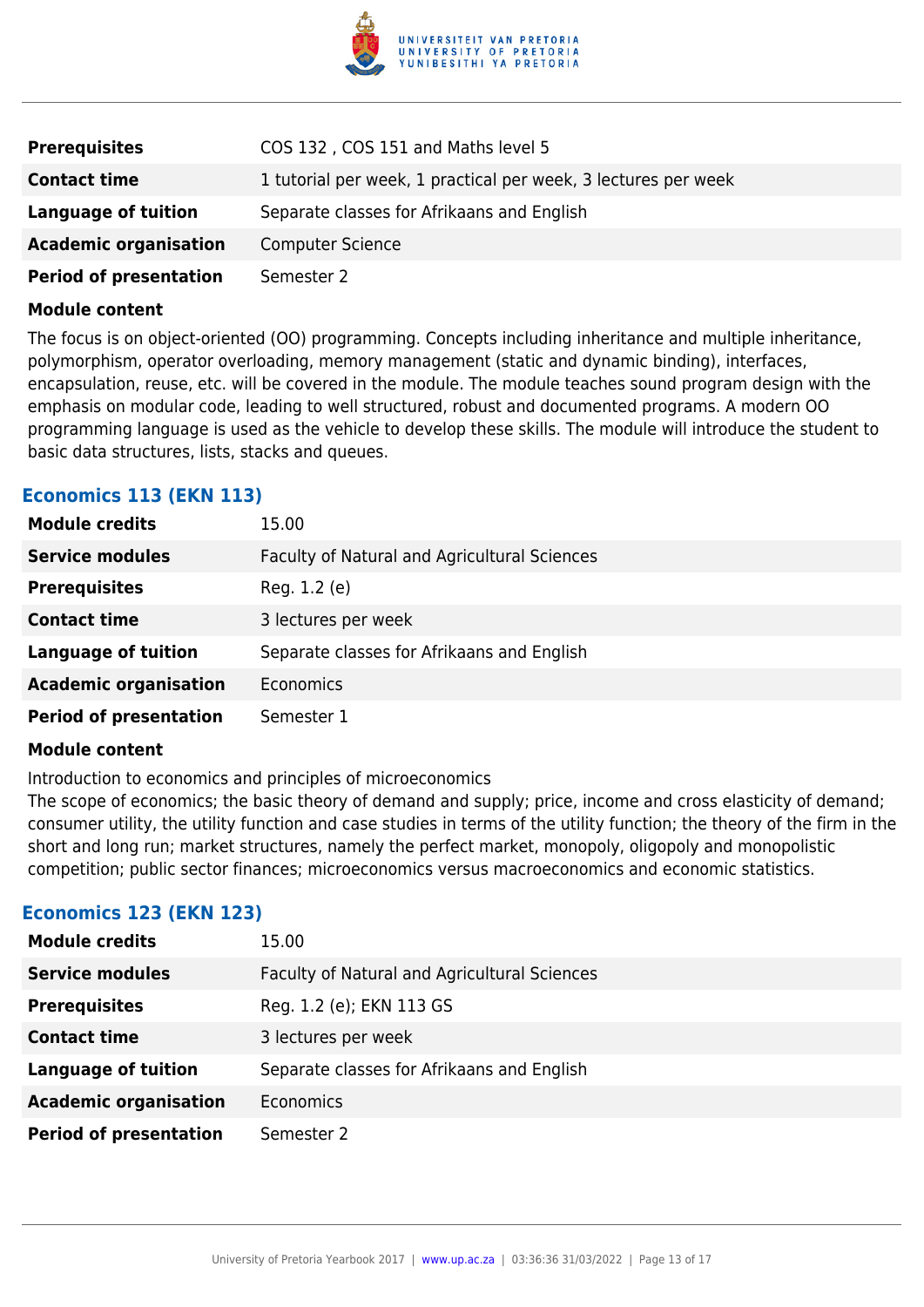

National income and principles of macroeconomics

The mechanics of national income accounts, the Keynesian macroeconomic model, the money market, demand for money and money supply, money and credit creation and the role of the monetary authorities. The IS-LM model of macroeconomic equilibrium and monetary and fiscal policy applications. The aggregate demand and supply models with the debate between the classical school, the monetarists and the Keynesian school. The problems of inflation and unemployment. Macroeconomic issues, namely macroeconomic policy, international trade, the balance of payments and economic growth.

# **Financial management 120 (FBS 120)**

| <b>Module credits</b>         | 10.00                                                                                                                |
|-------------------------------|----------------------------------------------------------------------------------------------------------------------|
| <b>Service modules</b>        | Faculty of Engineering, Built Environment and Information Technology<br>Faculty of Natural and Agricultural Sciences |
| <b>Prerequisites</b>          | No prerequisites.                                                                                                    |
| <b>Contact time</b>           | 3 lectures per week                                                                                                  |
| <b>Language of tuition</b>    | Module is presented in English                                                                                       |
| <b>Academic organisation</b>  | <b>Financial Management</b>                                                                                          |
| <b>Period of presentation</b> | Semester 2                                                                                                           |

#### **Module content**

\*Only for BSc (Mathematical Statistics, Construction Management, Real Estate and Quantity Surveying) students. Analysis of financial statements. Budgeting and budgetary control. Tax principles and normal income tax for individuals. Time value of money and its use for financial and investment decisions. Calculating the cost of capital and the financing of a business to maintain the optimal capital structure. Capital investment decisions and a study of the financial selection criteria in the evaluation of capital investment projects. The dividend decision and an overview of financial risk management.

#### **Physics 153 (PHY 153)**

| <b>Module credits</b>         | 8.00                                                                                            |
|-------------------------------|-------------------------------------------------------------------------------------------------|
| <b>Service modules</b>        | Faculty of Engineering, Built Environment and Information Technology                            |
| <b>Prerequisites</b>          | <b>PHY 143</b>                                                                                  |
| <b>Contact time</b>           | 2 practicals per week, Foundation Course, 2 discussion classes per week, 3<br>lectures per week |
| <b>Language of tuition</b>    | Module is presented in English                                                                  |
| <b>Academic organisation</b>  | Physics                                                                                         |
| <b>Period of presentation</b> | Semester 1                                                                                      |

#### **Module content**

System of particles: centre of mass, Newton's laws. Rotation: torque, conservation of momentum, impulse and collision, conservation of angular momentum, equilibrium, centre of gravity. Oscillations. Waves: sound, intensity, superposition, interference, standing waves, resonance, beats, Doppler effect. Physical optics: Younginterference, coherence, thin layers, diffraction, gratings, polarisation.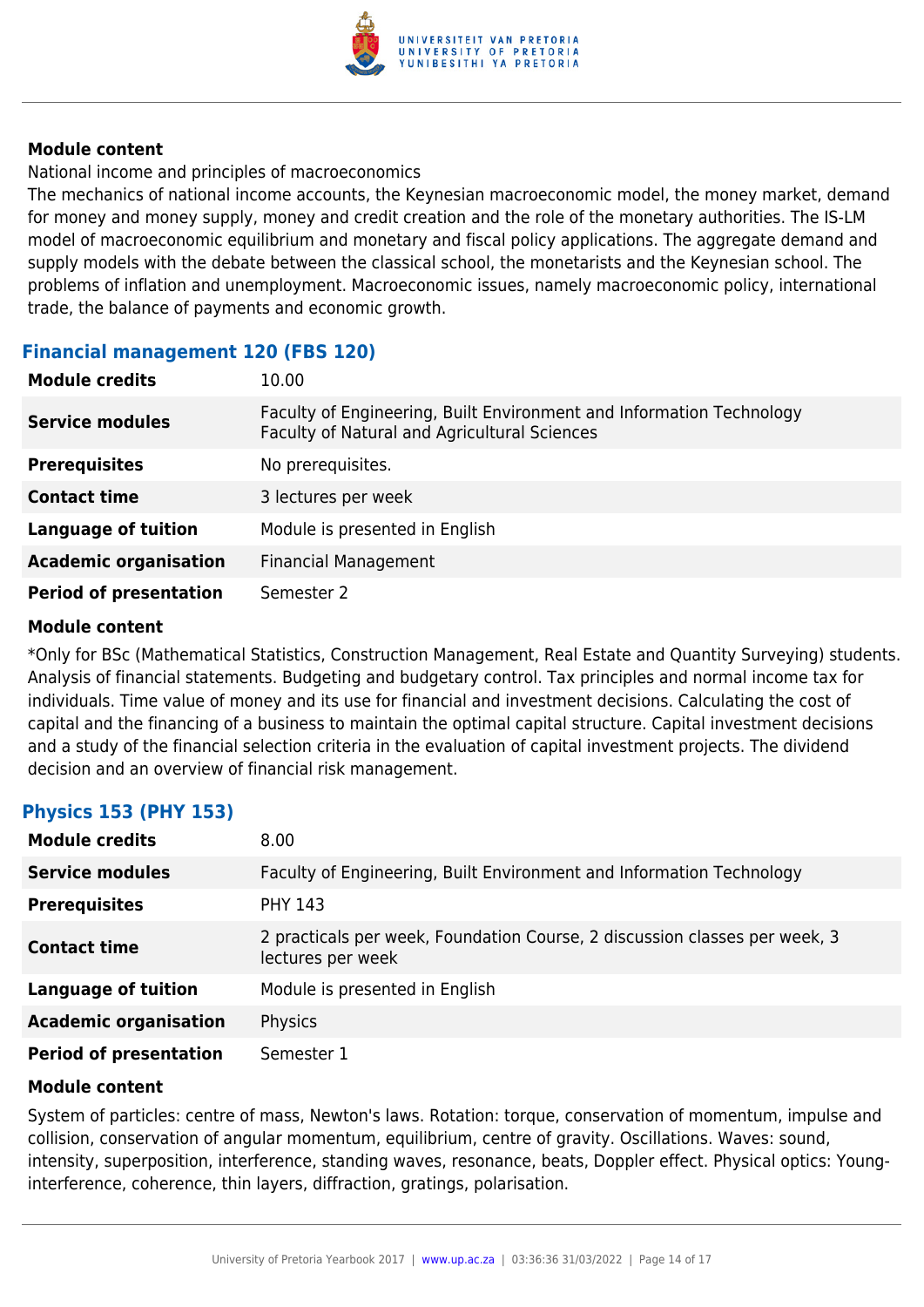

# **Mathematical statistics 121 (WST 121)**

| <b>Module credits</b>         | 16.00                                                                                                                                                               |
|-------------------------------|---------------------------------------------------------------------------------------------------------------------------------------------------------------------|
| <b>Service modules</b>        | Faculty of Engineering, Built Environment and Information Technology<br>Faculty of Economic and Management Sciences<br>Faculty of Natural and Agricultural Sciences |
| <b>Prerequisites</b>          | WST 111 GS or WST 133, 143 and 153                                                                                                                                  |
| <b>Contact time</b>           | 1 practical per week, 4 lectures per week                                                                                                                           |
| <b>Language of tuition</b>    | Separate classes for Afrikaans and English                                                                                                                          |
| <b>Academic organisation</b>  | <b>Statistics</b>                                                                                                                                                   |
| <b>Period of presentation</b> | Semester 2                                                                                                                                                          |

#### **Module content**

Sampling distributions and the central limit theorem. Statistical inference: Point and interval estimation. Hypothesis testing with applications in one and two-sample cases. Introductory methods for: Linear regression and correlation, analysis of variance, categorical data analysis and non-parametric statistics. Identification, use, evaluation and interpretation of statistical computer packages and statistical techniques.

### **Discrete structures 115 (WTW 115)**

| <b>Module credits</b>         | 8.00                                                                                                                                               |
|-------------------------------|----------------------------------------------------------------------------------------------------------------------------------------------------|
| <b>Service modules</b>        | Faculty of Engineering, Built Environment and Information Technology<br><b>Faculty of Education</b><br>Faculty of Economic and Management Sciences |
| <b>Prerequisites</b>          | Refer to Regulation 1.2: A candidate must have passed Mathematics with at least<br>50% in the Grade 12 examination                                 |
| <b>Contact time</b>           | 2 lectures per week, 1 tutorial per week                                                                                                           |
| <b>Language of tuition</b>    | Separate classes for Afrikaans and English                                                                                                         |
| <b>Academic organisation</b>  | Mathematics and Applied Maths                                                                                                                      |
| <b>Period of presentation</b> | Semester 1                                                                                                                                         |

#### **Module content**

Propositional logic: truth tables, logical equivalence, implication, arguments. Mathematical induction and wellordering principle. Introduction to set theory. Counting techniques: elementary probability, multiplication and addition rules, permutations and combinations, binomial theorem, inclusion-exclusion rule.

# **Numerical analysis 123 (WTW 123)**

| <b>Module credits</b>  | 8.00                                                                 |
|------------------------|----------------------------------------------------------------------|
| <b>Service modules</b> | Faculty of Engineering, Built Environment and Information Technology |
| <b>Prerequisites</b>   | <b>WTW 114 GS</b>                                                    |
| <b>Contact time</b>    | 1 tutorial per week, 2 lectures per week                             |
| Language of tuition    | Separate classes for Afrikaans and English                           |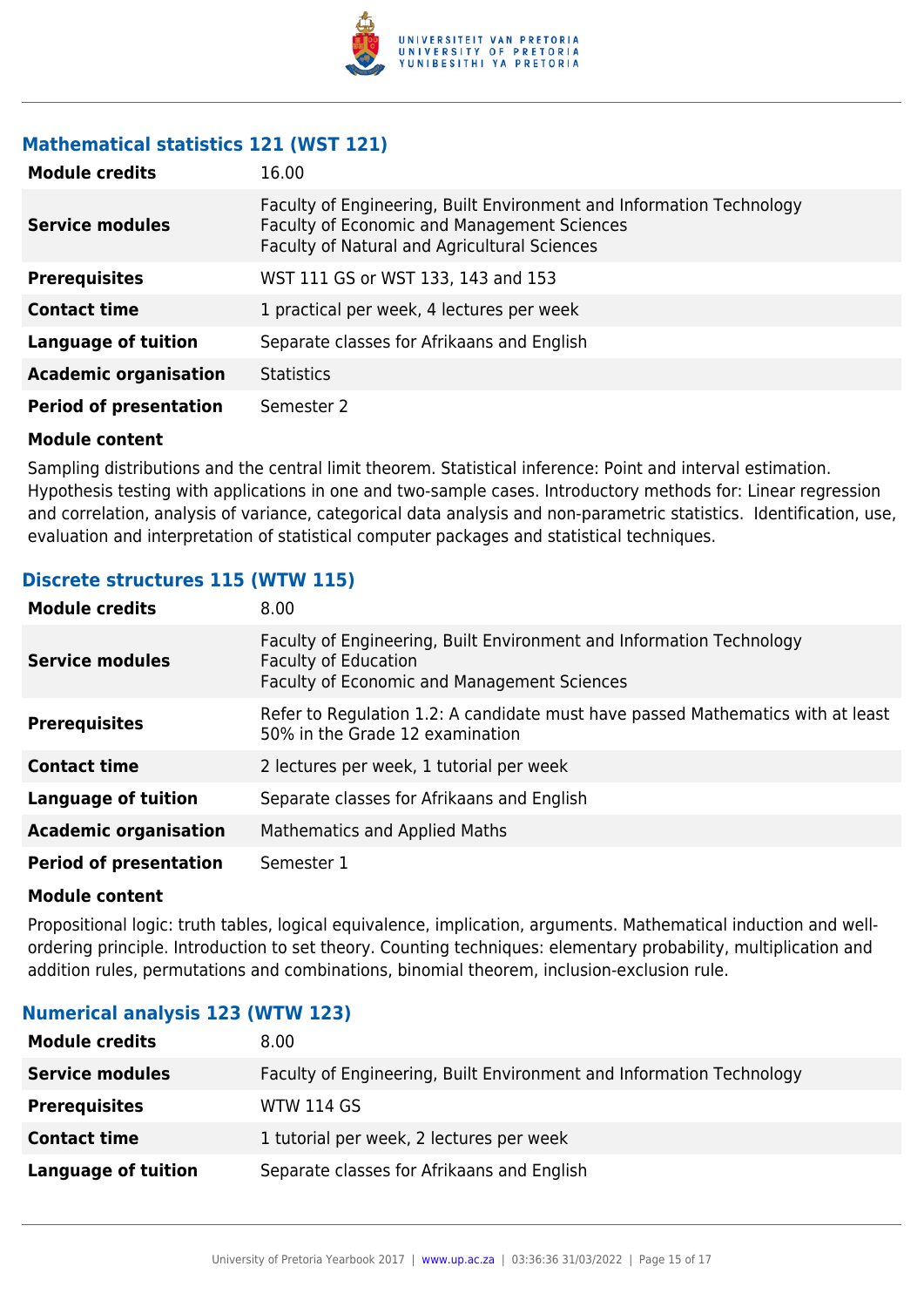

| <b>Academic organisation</b> | <b>Mathematics and Applied Maths</b> |
|------------------------------|--------------------------------------|
|------------------------------|--------------------------------------|

**Period of presentation** Semester 2

#### **Module content**

Non-linear equations, numerical integration, initial value problems for differential equations, systems of linear equations. Algorithms for elementary numerical techniques are derived and implemented in computer programmes. Error estimates and convergence results are treated.

# **Mathematical modelling 152 (WTW 152)**

| <b>Module credits</b>         | 8.00                                                                 |
|-------------------------------|----------------------------------------------------------------------|
| <b>Service modules</b>        | Faculty of Engineering, Built Environment and Information Technology |
| <b>Prerequisites</b>          | Refer to Regulation 1.2                                              |
| <b>Contact time</b>           | 1 tutorial per week, 2 lectures per week                             |
| <b>Language of tuition</b>    | Module is presented in English                                       |
| <b>Academic organisation</b>  | Mathematics and Applied Maths                                        |
| <b>Period of presentation</b> | Semester 1                                                           |

#### **Module content**

Introduction to the modelling of dynamical processes using difference equations. Curve fitting. Introduction to linear programming. Matlab programming. Applications to real-life situations in, among others, finance, economics and ecology.

#### **Dynamical processes 162 (WTW 162)**

| <b>Module credits</b>         | 8.00                                     |
|-------------------------------|------------------------------------------|
| <b>Prerequisites</b>          | <b>WTW 114 GS</b>                        |
| <b>Contact time</b>           | 2 lectures per week, 1 tutorial per week |
| <b>Language of tuition</b>    | Module is presented in English           |
| <b>Academic organisation</b>  | Mathematics and Applied Maths            |
| <b>Period of presentation</b> | Semester 2                               |

#### **Module content**

\*Students will not be credited for more than one of the following modules for their degree: WTW 162 and WTW 264.

Introduction to the modelling of dynamical processes using elementary differential equations. Solution methods for first order differential equations and analysis of properties of solutions (graphs). Applications to real life situations.

#### **Financial management 112 (FBS 112)**

| <b>Module credits</b>  | 10.00                                               |
|------------------------|-----------------------------------------------------|
| <b>Service modules</b> | <b>Faculty of Natural and Agricultural Sciences</b> |